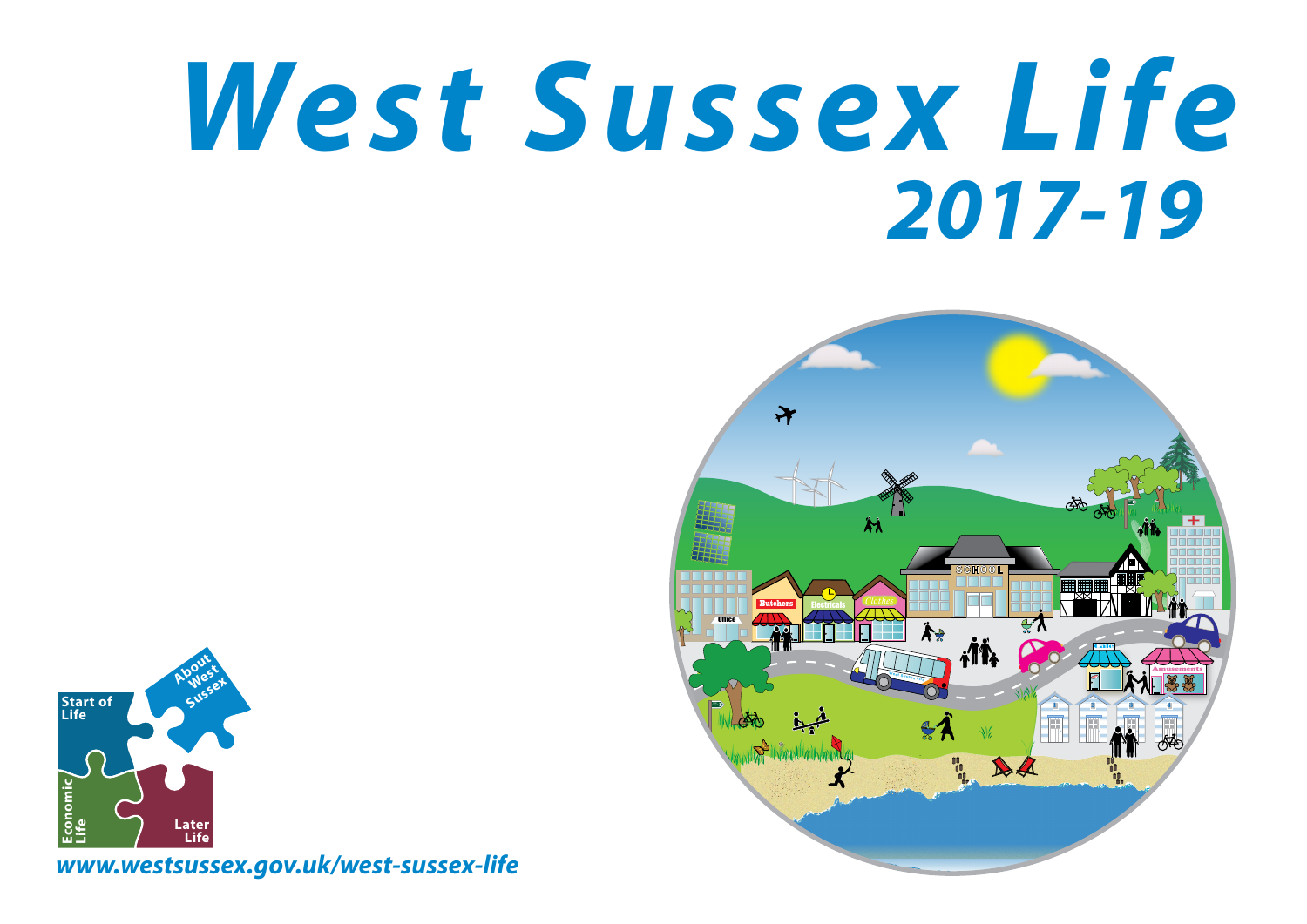## *West Sussex Life 2017-19*

REAR PROPERTY

4th edition

Produced by **The Insight & Intelligence Team - West Sussex County Council**  October 2016 Updated November 2016

insight.team@westsussex.gov.uk **Designed and edited by Ellen Gayler and Neil Thomas**

Contributors: Martin Farrell, Phil Gray, Sue Cooper, Joseph Crook, Hazel Aldington, Ben Sawkins, Matt Gover and Harriet Shelley

The information available in this document can be shared and reproduced.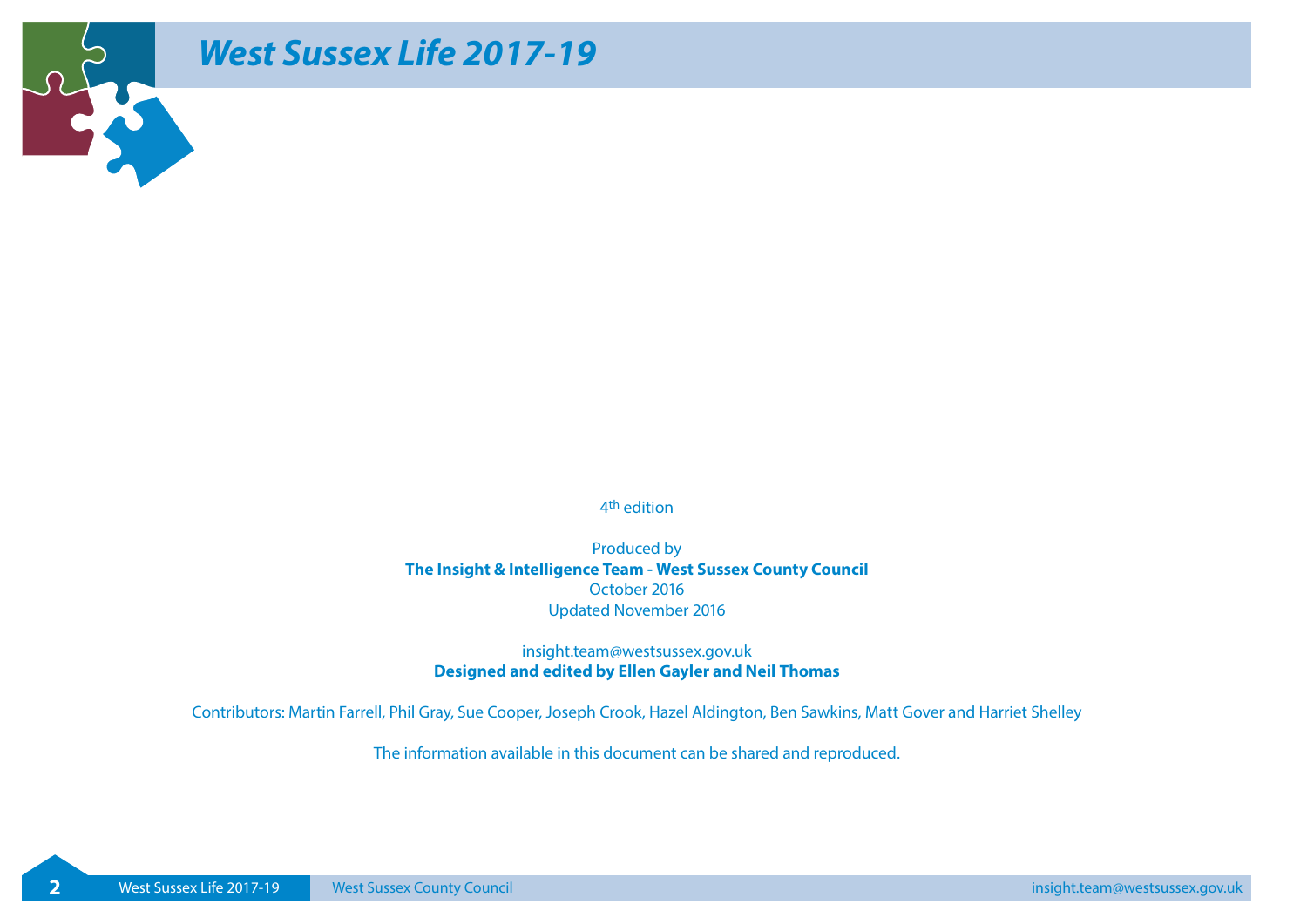**Contents**